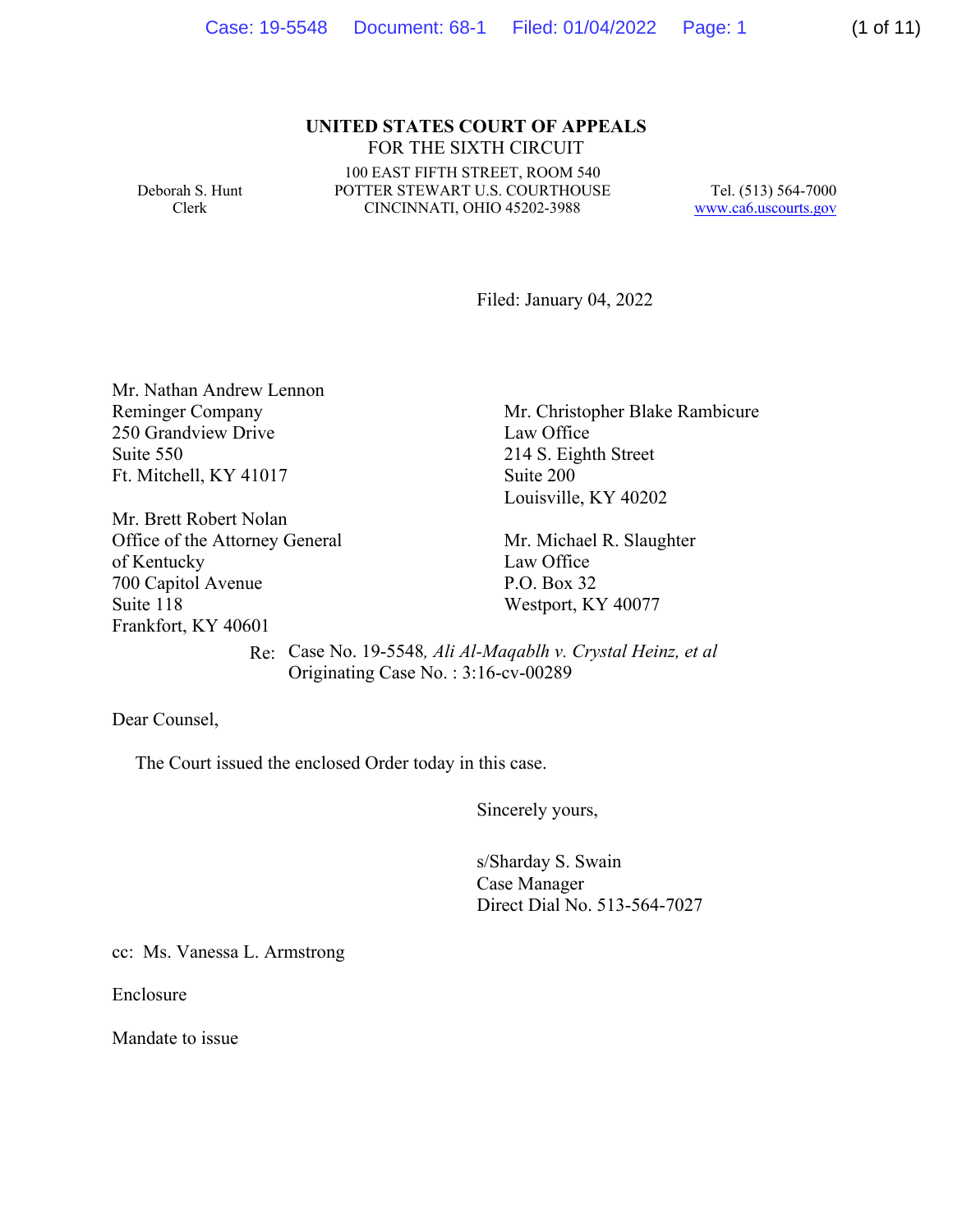| NOT RECOMMENDED FOR PUBLICATION                     |                                                                        |                 |                                                               |
|-----------------------------------------------------|------------------------------------------------------------------------|-----------------|---------------------------------------------------------------|
|                                                     | No. 19-5548<br>UNITED STATES COURT OF APPEALS<br>FOR THE SIXTH CIRCUIT |                 | <b>FILED</b><br>Jan 04, 2022<br><b>DEBORAH S. HUNT, Clerk</b> |
|                                                     |                                                                        |                 |                                                               |
|                                                     |                                                                        |                 |                                                               |
| ALI AL-MAQABLH,                                     |                                                                        |                 |                                                               |
| Plaintiff-Appellant,                                |                                                                        |                 |                                                               |
| V.                                                  |                                                                        |                 | ON APPEAL FROM THE UNITED                                     |
|                                                     |                                                                        |                 | <b>STATES DISTRICT COURT FOR</b>                              |
| CRYSTAL L. HEINZ, Individually, and in her          |                                                                        |                 | THE WESTERN DISTRICT OF                                       |
| official capacity as the County Attorney of Trimble |                                                                        | <b>KENTUCKY</b> |                                                               |
| County, Kentucky, et al.,                           |                                                                        |                 |                                                               |
| Defendants-Appellees.                               |                                                                        |                 |                                                               |

Case: 19-5548 Document: 68-2 Filed: 01/04/2022 Page: 1 (2 of 11)

 $O$  R  $D$  E R

Before: SUTTON, Chief Judge; ROGERS and GRIFFIN, Circuit Judges.

Ali Al-Maqablh, a Kentucky resident represented by counsel, appeals the district court's dismissal of his civil action against various state and county prosecutors and police officers as well as the mother of his minor child. The parties have waived oral argument, and this panel unanimously agrees that oral argument is not needed. *See* Fed. R. App. P. 34(a).

Maqablh's suit concerned what he believes to be trumped-up criminal charges filed against him for harassment and falsely reporting an incident after he called the police three times to request welfare checks on the child he has with Lindsey Jo Alley. He asserted a host of claims, including that the defendants: retaliated against him and violated his free-speech rights by filing false criminal charges against him; engaged in abuse of process and malicious prosecution; violated 42 U.S.C. § 1985 by conspiring to deter him from challenging the actions of the state and county defendants and by conspiring to decline to investigate his administrative complaints; violated several federal criminal laws—18 U.S.C. §§ 1341, 1342, and 1349—by impersonating him and intercepting his mail; violated Kentucky Revised Statutes § 600.020 by charging him with falsely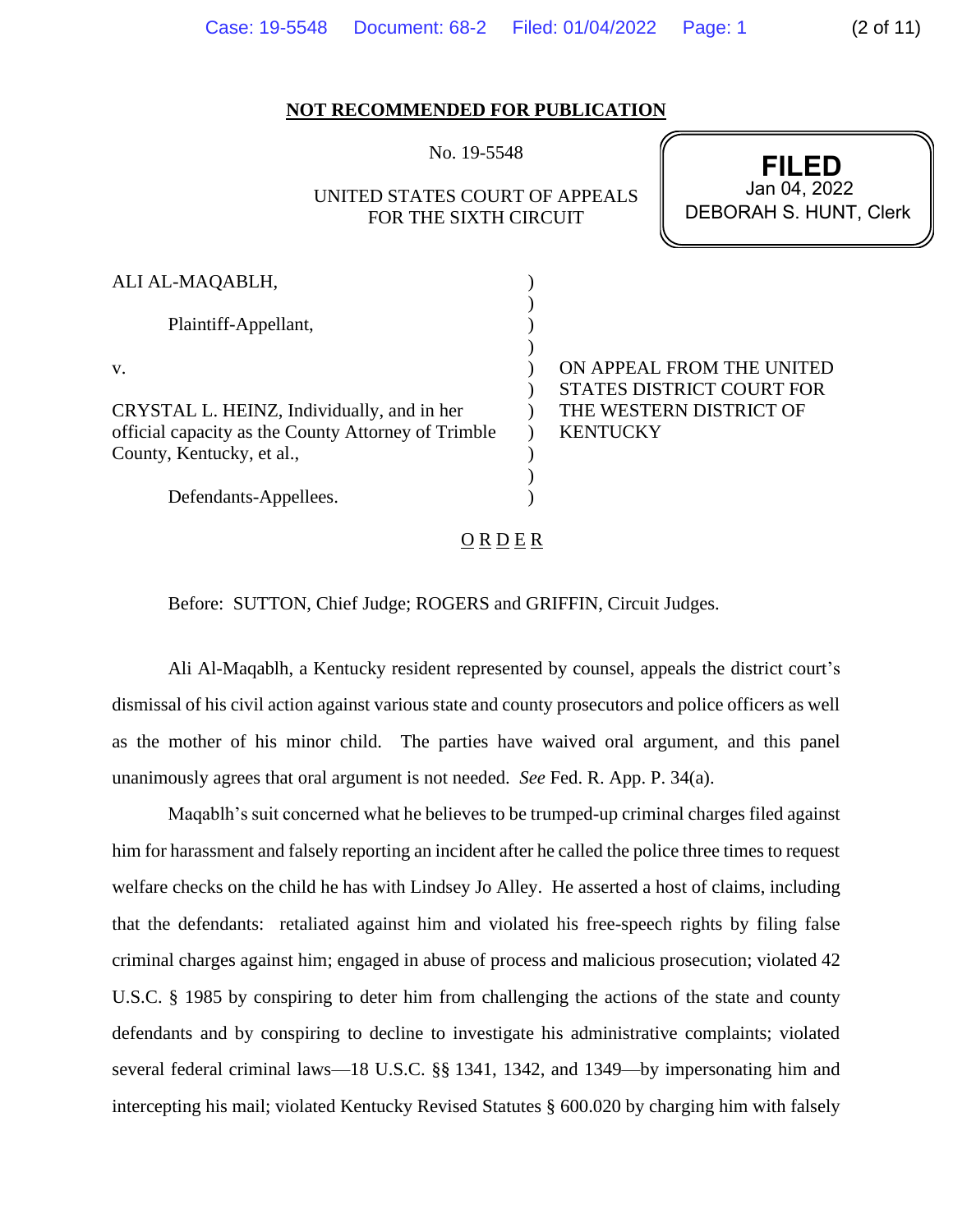# No. 19-5548  $-2$  -

reporting an incident of child abuse; conspired to subject him to three malicious prosecutions; unlawfully used a federal administrative subpoena to harass his alma mater, the University of Louisville, in an attempt to obtain his academic records; and improperly enforced Kentucky Revised Statues §§ 519.040 and 525.080, governing the reporting of child injuries, because the statutes are void for vagueness. He sought an order directing the state bar to investigate and suspend the prosecutor's law license and another order directing various law-enforcement agencies to investigate and prosecute the defendants. Maqablh also sought declaratory judgments that his rights were violated and that the above Kentucky statutes are unconstitutionally vague. He asked for injunctions against the various defendants. And he sought damages, costs, and fees.

The district court screened the complaint because Maqablh had filed suit in forma pauperis, *see* 28 U.S.C. § 1915(e), and the court dismissed several claims: his claims under the federal criminal statutes, because they do not provide a private right of action; his § 1985 claims as untimely and because his allegations were too conclusory; his § 1983 claims against the prosecutors, because they are protected by prosecutorial immunity, and against Alley, because she is not a state actor; his claim alleging the unlawful use of a subpoena against the University of Louisville, because he lacked standing to raise a claim for the school; his claim under Kentucky Revised Statutes § 600.020, because that statute only contains definitions for the State's juvenile code; some of his malicious-prosecution claims, because they are time-barred; his abuse-ofprocess claims, because they are untimely and because he did not allege that the defendants obtained warrants to gain a collateral advantage outside the criminal proceeding, as required by state law; and his fraud claims, because he did not allege an injury. In all, the district court determined that Maqablh could proceed with his malicious-prosecution claims against Kentucky State Trooper James Phelps and against Alley and his claims that Kentucky Revised Statues §§ 519.040 and 525.080 are void for vagueness. *Maqablh v. Heinz*, No. 3:16-CV-289-JHM, 2016 WL 7192124, at  $*8$  (W.D. Ky. Dec. 12, 2016). On motions by the defendants, the district court then dismissed Maqablh's vagueness claims, *Al Maqablh v. Heinz*, No. 3:16-CV-00289-JHM, 2017 WL 1788666, at \*5 (W.D. Ky. May 4, 2017), as well as claims that he presented in his amended complaint, including for racial discrimination and for conspiracy under 42 U.S.C.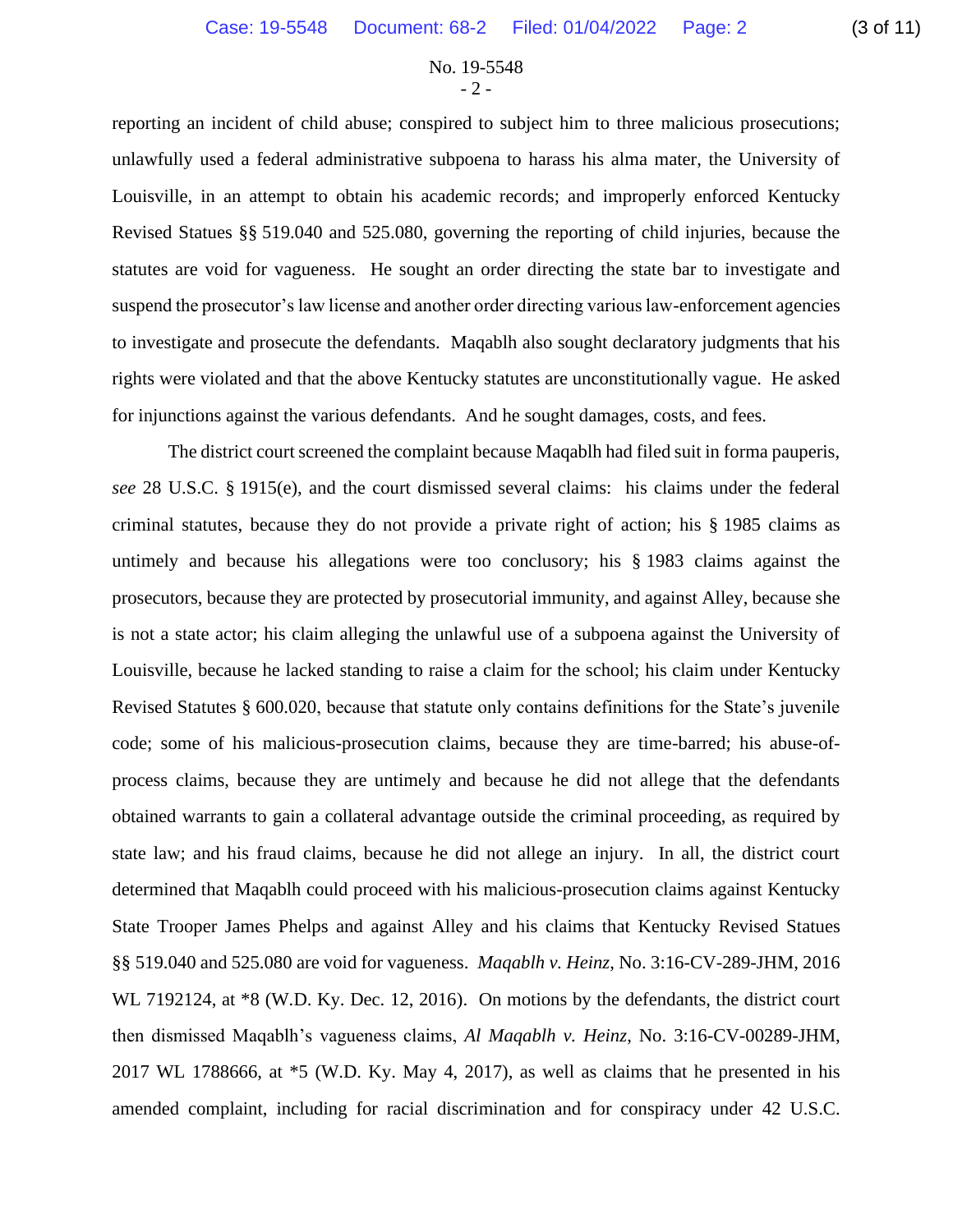## No. 19-5548 - 3 -

§§ 1985 and 1986, *Al Maqablh v. Heinz*, No. 3:16-CV-289-JHM, 2018 WL 4390744, at \*4 (W.D. Ky. Sept. 14, 2018). Following discovery, Alley and Phelps moved for summary judgment on Maqablh's remaining claims for malicious prosecution, and the district court granted their motion. *Al Maqablh v. Heinz*, No. 3:16-CV-289-JHM, 2019 WL 1607534, at \*3 (W.D. Ky. Apr. 15, 2019).

On appeal, Maqablh argues that the district court erred in granting summary judgment on his federal and state claims for malicious prosecution, in rejecting his claims that the Kentucky criminal laws he was charged with violating are unconstitutionally vague and overbroad, and in dismissing his federal-civil-rights claims under 42 U.S.C. §§ 1983 and 1985 and his state-law claims for malicious prosecution, abuse of due process, and fraud. By failing to raise other arguments on appeal, Maqablh has forfeited their review. *See Keene Grp., Inc. v. City of Cincinnati*, 998 F.3d 306, 317 (6th Cir. 2021).

We review de novo a district court's dismissal of a claim on screening, *see Small v. Brock*, 963 F.3d 539, 540 (6th Cir. 2020), on a motion to dismiss, *see Daunt v. Benson*, 999 F.3d 299, 307 (6th Cir. 2021), and on summary judgment, *see Johnson v. Ford Motor Co.*, 13 F.4th 493, 502 (6th Cir. 2021). To avoid dismissal at screening or on a motion under Federal Rule of Civil Procedure 12(b)(6), "a complaint must contain sufficient factual matter, accepted as true, to 'state a claim to relief that is plausible on its face.'" *Ashcroft v. Iqbal*, 556 U.S. 662, 678 (2009) (quoting *Bell Atl. Corp. v. Twombly*, 550 U.S. 544, 570 (2007)). Summary judgment is appropriate when "the movant shows that there is no genuine dispute as to any material fact and the movant is entitled to judgment as a matter of law." Fed. R. Civ. P. 56(a). In resolving a summary-judgment motion, we view the evidence in the light most favorable to the non-moving party. *See Matsushita Elec. Indus. Co. v. Zenith Radio Corp.*, 475 U.S. 574, 587 (1986).

Maqablh first argues that the district court erroneously granted summary judgment on his federal and state malicious-prosecution claims against Kentucky State Trooper James Phelps and Alley. The district court held that Maqablh's claims failed because he did not satisfy the requirement, under both federal and state law, that the criminal proceedings were resolved in his favor. *See Hartman v. Thompson*, 931 F.3d 471, 485 (6th Cir. 2019); *Martin v. O'Daniel*, 507 S.W.3d 1, 11 (Ky. 2016). The court cited *Ohnemus v. Thompson*, 594 F. App'x 864, 867 (6th Cir.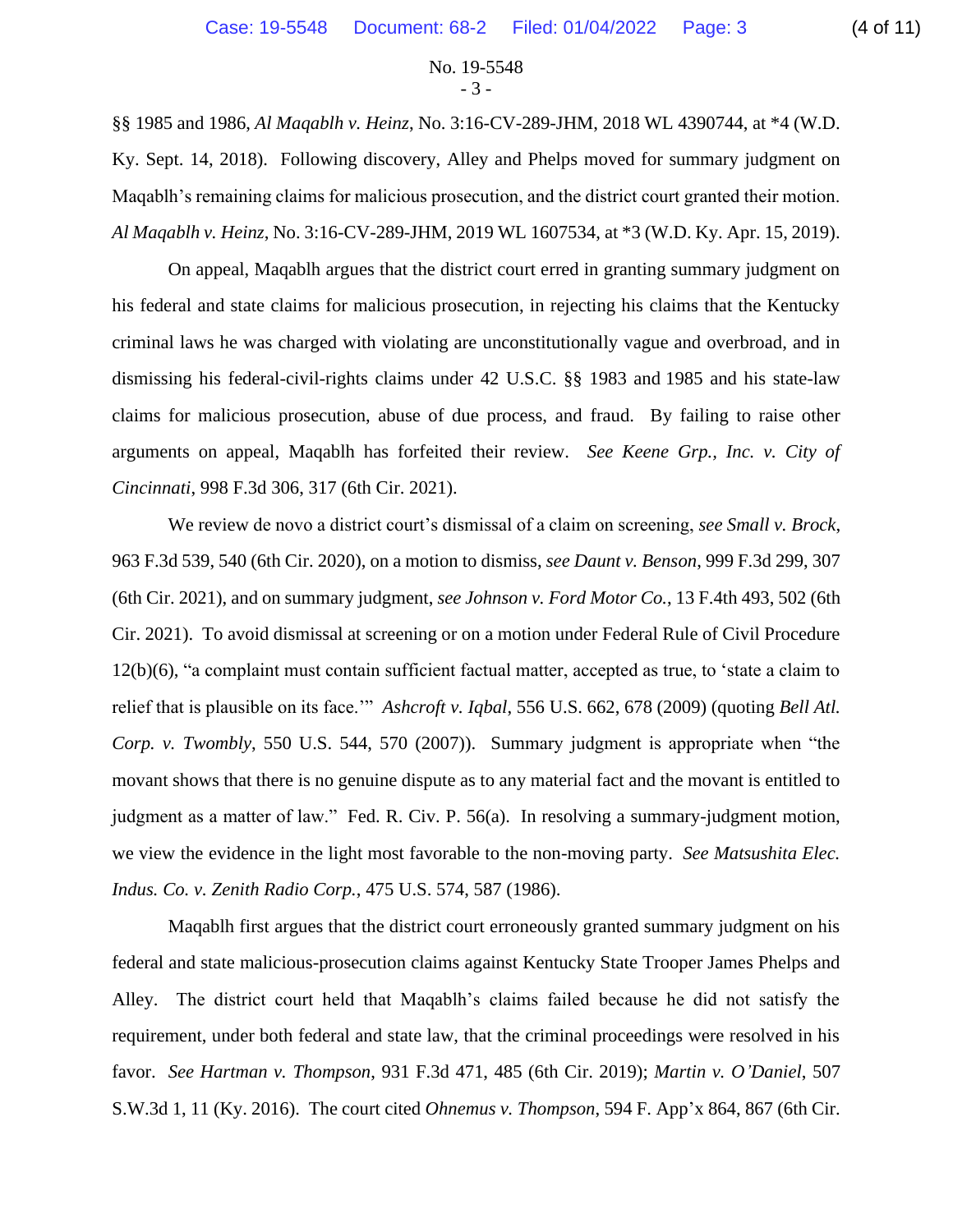# No. 19-5548 - 4 -

2014), for the proposition that, "[i]n order for a termination of proceedings to be favorable to the accused, the dismissal must be one-sided and not the result of any settlement or compromise." The district court also cited an analogous rule from a Kentucky case. *See Broaddus v. Campbell*, 911 S.W.2d 281, 284 (Ky. Ct. App. 1995) (holding that the plaintiff had not met the favorabletermination element because "[t]he dismissal was not the unilateral act of the prosecutor; [he] gave up something to secure the dismissal of the charges"). Quoting Maqablh's deposition, the district court noted that he and the prosecutor entered "an informal agreement" under which, if he did "not assault Lindsey Alley for three months . . . the charges will be dismissed." *Al Maqablh*, 2019 WL 1607534, at \*2. Because the prosecutor "made a deal with [Maqablh] that she would drop the charges against him if he would not assault Alley for the next three months," the district court held that "[t]his was a two-sided compromise," and therefore that Maqablh could not prove a maliciousprosecution claim. *Id*. at \*3.

On appeal, Maqablh argues that the district court's reliance on *Ohnemus* was misplaced because there, unlike in his case, the plaintiff had agreed to pay restitution in exchange for dismissal of the charges. That is a difference, but it is not a material one: Maqablh's criminal prosecution still terminated after he had fulfilled his obligations under an agreement with the prosecutor; he did not "demonstrate that his 'dismissal indicates that [he] may be innocent of the charges,' or that a conviction has become 'improbable.'" *Jones v. Clark County*, 959 F.3d 748, 765 (6th Cir. 2020) (quoting *Ohnemus*, 594 F. App'x at 867; Restatement (Second) of Torts § 660). Maqablh contends that he did not enter a compromise with or make any concession to the prosecution in exchange for dismissing the charges, but his own deposition, as quoted above, belies that contention. Maqablh also cites *Heck v. Humphrey*, 512 U.S. 477, 486-87 (1994), in which the Supreme Court held that to recover damages under § 1983 for an unconstitutional conviction or imprisonment, a plaintiff "must prove that the conviction or sentence has been reversed on direct appeal, expunged by executive order, declared invalid by a state tribunal authorized to make such determination, or called into question by a federal court's issuance of a writ of habeas corpus." Maqablh noted that the charges against him were expunged within six months of being filed. But as the district court pointed out, *Heck* involved a plaintiff convicted of a crime, not one, like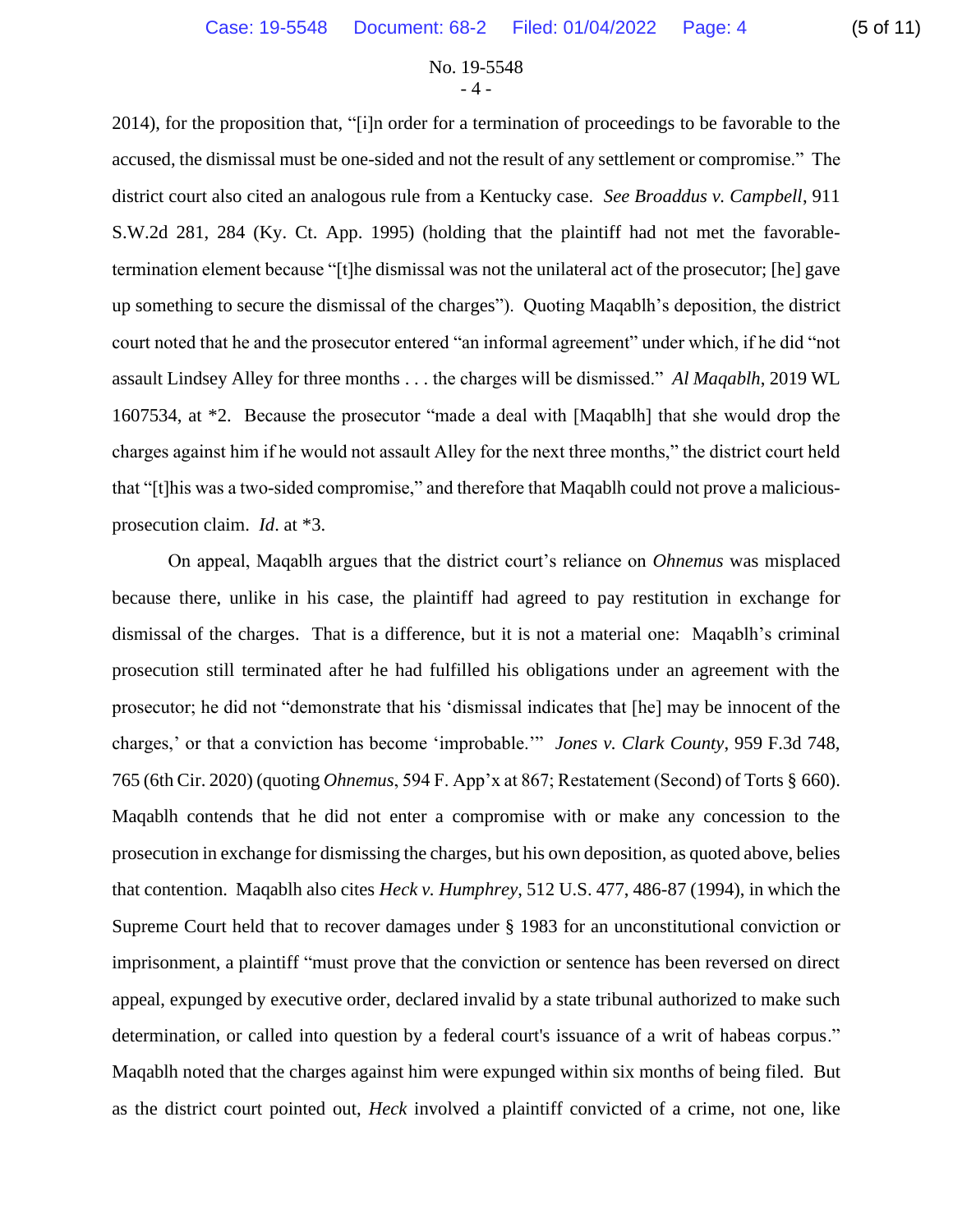No. 19-5548  $-5 -$ 

Maqablh, who was merely charged. Maqablh still had to satisfy the favorable-termination requirement. The fact that the charges were dismissed pursuant to an agreement with the prosecutor confirms that he did not.

Maqablh next argues that the district court erred in dismissing his claims that the two Kentucky criminal laws he was charged with violating are unconstitutionally vague and overbroad: Kentucky Revised Statute § 519.040, which criminalizes falsely reporting an incident; and section 525.080, which criminalizes making harassing communications. "As generally stated, the void-for-vagueness doctrine requires that a penal statute define the criminal offense with sufficient definiteness that ordinary people can understand what conduct is prohibited and in a manner that does not encourage arbitrary and discriminatory enforcement." *Gonzales v. Carhart*, 550 U.S. 124, 148-49 (2007) (quoting *Kolender v. Lawson*, 461 U.S. 352, 357 (1983)). Under the "First Amendment overbreadth doctrine, a statute is facially invalid if it prohibits a substantial amount of protected speech." *United States v. Williams*, 553 U.S. 285, 292 (2008).

On Maqablh's vagueness argument, the district court held that both Kentucky statutes provided "reasonable notice of what conduct is prohibited" because they contain a scienter requirement: a person is guilty of harassing communications only if he has the "intent to intimidate, harass, annoy, or alarm another person"; while "[a] person is guilty of falsely reporting an incident when he . . . [k]nowingly gives false information to any law enforcement officer with intent to implicate another." *Al Maqablh*, 2017 WL 1788666, at \*2-3; Ky. Rev. Stat. §§ 525.080(1), 519.040(1)(d). The Supreme "Court has made clear that scienter requirements alleviate vagueness concerns." *Gonzales*, 550 U.S. at 149. The district court also noted that the statutes use common terms, thus further undermining Maqablh's vagueness arguments.

As for Maqablh's overbreadth claim, the district court determined that the statutes did not criminalize protected speech. The district court held that the harassing-communications law regulates not speech but unprotected conduct—"the manner used to convey the communication," *Al Maqablh*, 2017 WL 1788666, at \*3 (quoting *Yates v. Commonwealth*, 753 S.W.2d 874, 876 (Ky. Ct. App. 1988))—and noted that the Kentucky Court of Appeals has long held the harassingcommunications statute to be constitutional. *See Yates*, 753 S.W.2d at 876. The district court also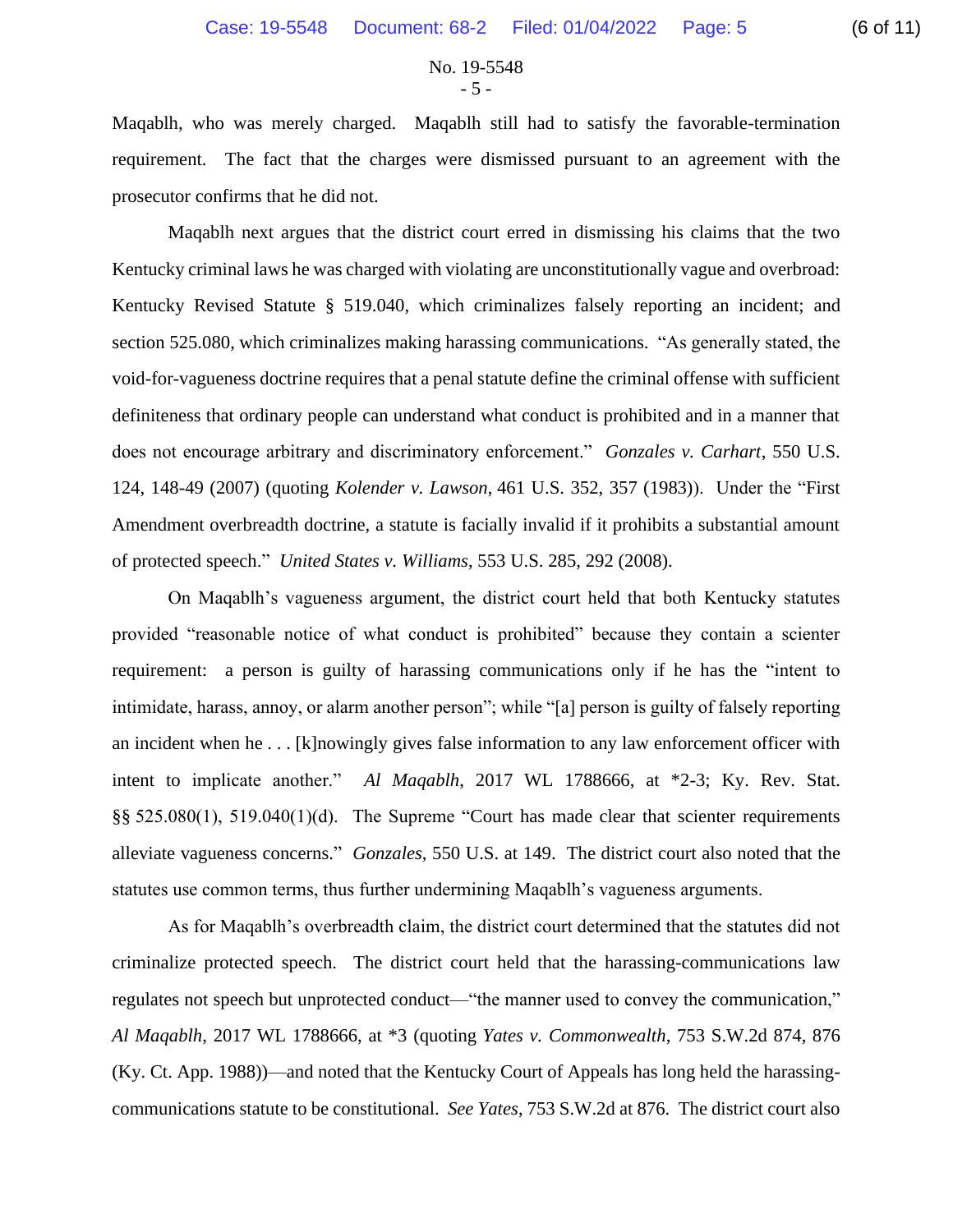No. 19-5548 - 6 -

held that the Kentucky statute criminalizing knowingly false reporting to law enforcement plainly does not prohibit constitutionally protected speech. *Al Maqablh*, 2017 WL 1788666, at \*5.

Maqablh raises several arguments about the district court's ruling on these issues, but none is persuasive. He first claims that section 525.080 is unconstitutional because it criminalizes anonymous speech, citing *McIntyre v. Ohio Elections Commission*, 514 U.S. 334, 342-43 (1995). But that case involved political speech and did not protect anonymity for its own sake. In any event, the harassing-communications statute does not single out anonymity, and Maqablh's argument misses the point that the law criminalizes not constitutional speech but only communications made with the "intent to intimidate, harass, annoy, or alarm another . . . with no purpose of legitimate communication." Ky. Rev. Stat. § 525.080(1).

Maqablh next argues that section 525.080 criminalizes protected conduct and compares the statute to other states' laws that "define harassment with the clarity needed to defeat or at least reduce vagueness and overbreadth concerns." Yet Kentucky defines harassment similarly, *see* Ky. Rev. Stat. § 525.070, and its harassing-communications law also requires that the communication "serves no purpose of legitimate communication," Ky. Rev. Stat. § 525.080; *see also United States v. Dukes*, 779 F. App'x 332, 335 (6th Cir. 2019).

Maqablh also claims that the statute improperly focuses on the perception of the recipient of the communication. He cites several cases from other courts striking down statutes involving similar subject matter. But none of those statutes includes the same requirement as Kentucky's that the offending communication must serve no legitimate purpose. Indeed, in one of the cases that Maqablh cites, *State v. Vaughn*, 366 S.W.3d 513, 521 (Mo. 2012), the Missouri Supreme Court struck down the state's harassment statute as overbroad because it criminalized when a person "[k]nowingly makes repeated unwanted communication to another person," *id*. at 519 (quoting Mo. Ann. Stat. § 565.090.1(5)), but the court upheld a related section that criminalized engaging in certain harassment "without good cause," with the court noting that the section was necessarily limited to unprotected matters "because the exercise of constitutionally protected acts clearly constitutes 'good cause.'" *Id*. at 521 (quoting Mo. Ann. Stat. § 565.090.1(6)).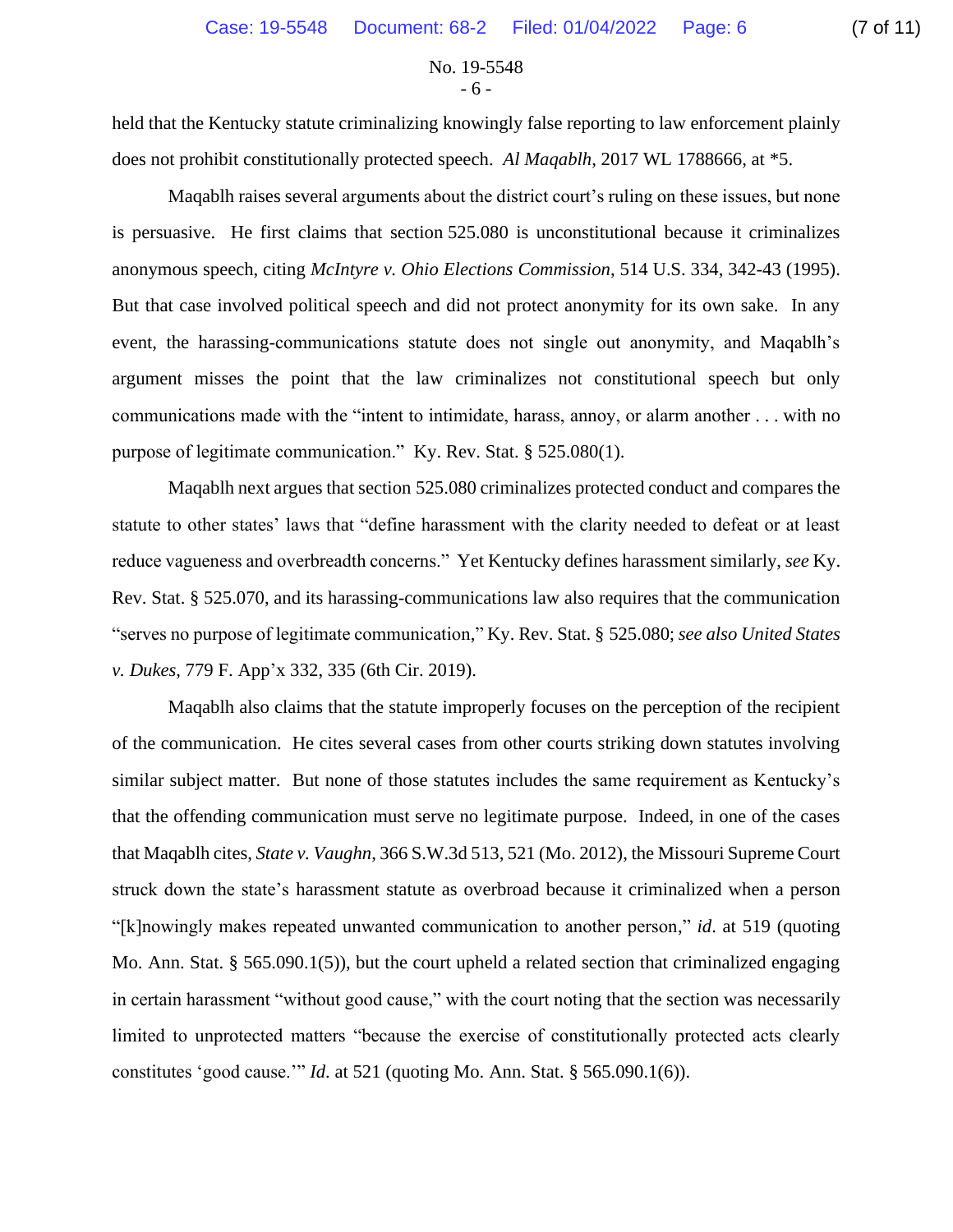#### No. 19-5548 - 7 -

Similarly, Maqablh argues that the Kentucky harassing-communications law unconstitutionally prohibits speech directed at public officials. Yet, as above, because the law is limited to communications that serve no legitimate purpose, it does not apply to protected speech.

Maqablh next claims that the harassing-communications statute's scienter requirement does not by itself save it from vagueness and overbreadth concerns. But the district court did not hold that the scienter element alone made the statute constitutional. As described above, the district court explained several reasons that the law was not vague or overbroad.

Maqablh also argues that the district court's reliance on *Yates* and its emphasis on "the right to be left alone," 753 S.W.2d at 876, contradicts Supreme Court precedent about the privacy interests implicated by the First Amendment. Yet his argument still does not show that Kentucky's harassing-communications statute criminalizes protected speech or conduct.

Next, Maqablh maintains that the district court did not subject the statute to strict scrutiny, as required by *Reed v. Town of Gilbert*, 576 U.S. 155 (2015). But that standard applies only to government regulation of content-based speech. *Id*. at 163-64. Given that section 525.080 does not "draw[] distinctions based on the message a speaker conveys," *id*. at 163, the standard was inapplicable.

Maqablh further argues that the district court ignored his as-applied challenge to section 525.080. He cites paragraph 44 of his original complaint, in which he claimed that he was falsely arrested for violating that statute and released on bail as long as he did not contact the child or her mother. He does not develop this supposed as-applied challenge, however, either in his district-court pleadings or on appeal, and so the district court did not err in failing to discern that he was raising such a claim.

Maqablh likewise claims that the district court failed to address his as-applied challenges to section 519.040, Kentucky's false-reporting statute. He maintains that his "Complaint gives a full account of the claims under that statute that can be easily understood as an as-applied set of challenges." He recounts these putative claims in his appellate brief, but none relates to an asapplied challenge to the statute; instead, Maqablh alleged that various defendants concocted false charges against him "knowing that he had not been a part of any alleged incidents." He maintains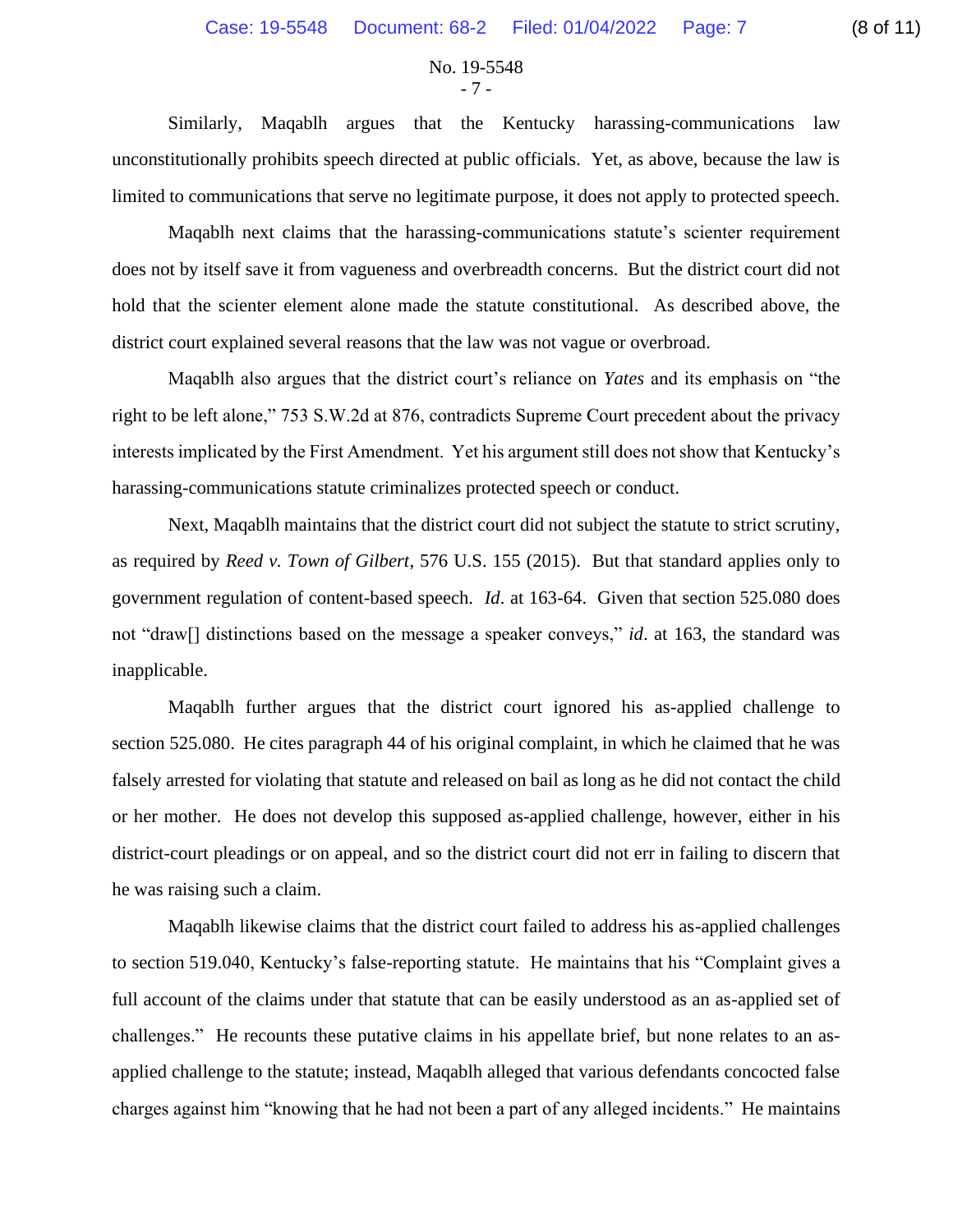## No. 19-5548 - 8 -

that he was "arbitrarily charged with a crime under KRS 519.040," but his pleadings do not assert that the statute criminalized his constitutionally protected speech in this instance; rather, Maqablh's claim is that the defendants chose to charge him under that statute because they could not charge him under another. Again, Maqablh's pleadings do "not contain any factual allegation sufficient to plausibly suggest" that he was raising an as-applied challenge to the false-reporting statute. *Iqbal*, 556 U.S. at 683.

Maqablh also argues that section 519.040 is unconstitutionally vague because it can be used arbitrarily, citing *City of Chicago v. Morales*, 527 U.S. 41, 56 (1999). But, as explained above, the statute includes a scienter requirement—unlike the law in *Morales*, *see id*. at 55—which alleviates vagueness problems, and Maqablh has not alleged how the statute, which proscribes making knowingly false reports to law enforcement, "encompass[es] harmless conduct," *id*. at 63, or "affords too much discretion to the police and too little notice to citizens," *id*. at 64.

The rest of Maqablh's appellate brief concerns matters that the district court dismissed at the screening stage. He argues that the court erred in dismissing his claims under 42 U.S.C. § 1985, the federal-civil-rights statute concerning conspiracies, because he failed to sufficiently allege that the defendants discriminated against him because of his membership in a protected class. *See Maqablh*, 2016 WL 7192124, at \*4. He notes that the district court correctly understood him to be raising a claim under subsection (2) of the statute, which provides a private right of action against people who, among other things, "conspire for the purpose of impeding, hindering, obstructing, or defeating . . . the due course of justice . . . with intent to deny to any citizen the equal protection of the laws." Maqablh maintains that the district court misconstrued the statute to apply to only class- or race-based discrimination. But that is this court's interpretation too, *see Alexander v. Rosen*, 804 F.3d 1203, 1207-08 (6th Cir. 2015), and therefore the district court had to abide by it, as do we, *see Wright v. Spaulding*, 939 F.3d 695, 700 (6th Cir. 2019). Maqablh also argues that the district court erred in holding that his allegations of a conspiracy were conclusory, but his failure to allege class- or race-based discrimination is enough to support the dismissal of his § 1985 claims.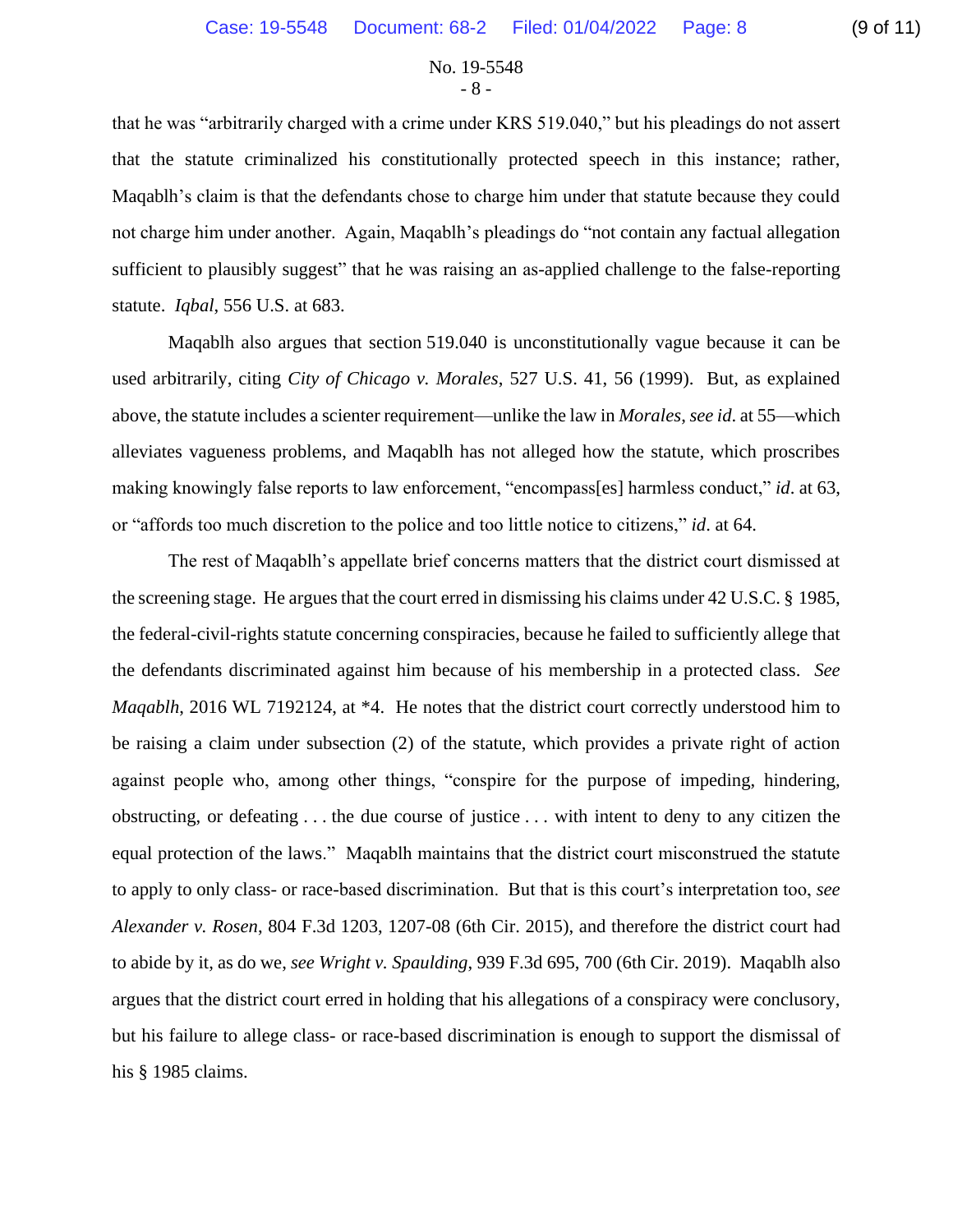## No. 19-5548  $-9 -$

Maqablh next argues that the district court erroneously dismissed his § 1983 claims based on prosecutorial immunity. He claimed that the defendants—Trimble County Attorneys Crystal L. Heinz and Kim Vittitow—were engaged in non-prosecutorial tasks and thus are not shielded by that immunity. Yet the only other task he cites is that they also "administer[] the enforcement of child support." It is unclear how those responsibilities relate to his claims, and, in any event, he does not argue such claims on appeal. Maqablh also maintains that prosecutorial immunity does not apply because he sued the defendants in their individual capacities. But he is mistaken: prosecutorial immunity applies only to individual-capacity claims, while a claim for damages against the defendants in their official capacities would be barred by Eleventh Amendment immunity. *See Cady v. Arenac County*, 574 F.3d 334, 342 (6th Cir. 2009). Maqablh further argues that the defendants had the burden of showing that they were immune and that the district court improperly shifted that burden by dismissing the claims at screening. But the statute authorizing plaintiffs to proceed in forma pauperis required the district court to "dismiss the case at any time if the court determines that . . . the action . . . seeks monetary relief against a defendant who is immune from such relief." 28 U.S.C. § 1915(e)(2)(B)(iii).

Maqablh makes the same individual-capacity argument above about the dismissal of his state malicious-prosecution claim against Heinz. But, as before, Maqablh misunderstands the issue: under Kentucky law, "so long as a prosecutor acts within the scope of the duties imposed by law," prosecutorial immunity applies. *McCollum v. Garrett*, 880 S.W.2d 530, 534 (Ky. 1994).

Maqablh next argues that the district court incorrectly dismissed his state-law abuse-ofprocess claim because he failed to allege that the defendants used "the process to secure a collateral advantage outside the criminal proceeding." *Maqablh*, 2016 WL 7192124, at \*8 (quoting *Sprint Commc'ns Co., L.P. v. Leggett*, 307 S.W.3d 109, 114 (Ky. 2010)). Maqablh maintains that his pleadings alleged that the defendants made "a threat of using due process to hinder action in the court of law," and that they "threatened to use the legal process against Maqablh to accomplish a purpose for which that process is not designated, [which] satisfies the element of alleging an act of accomplishing a 'collateral advantage.'" But Maqablh offers no authority to support that latter argument, nor does he show that the former argument meets the collateral-advantage requirement.